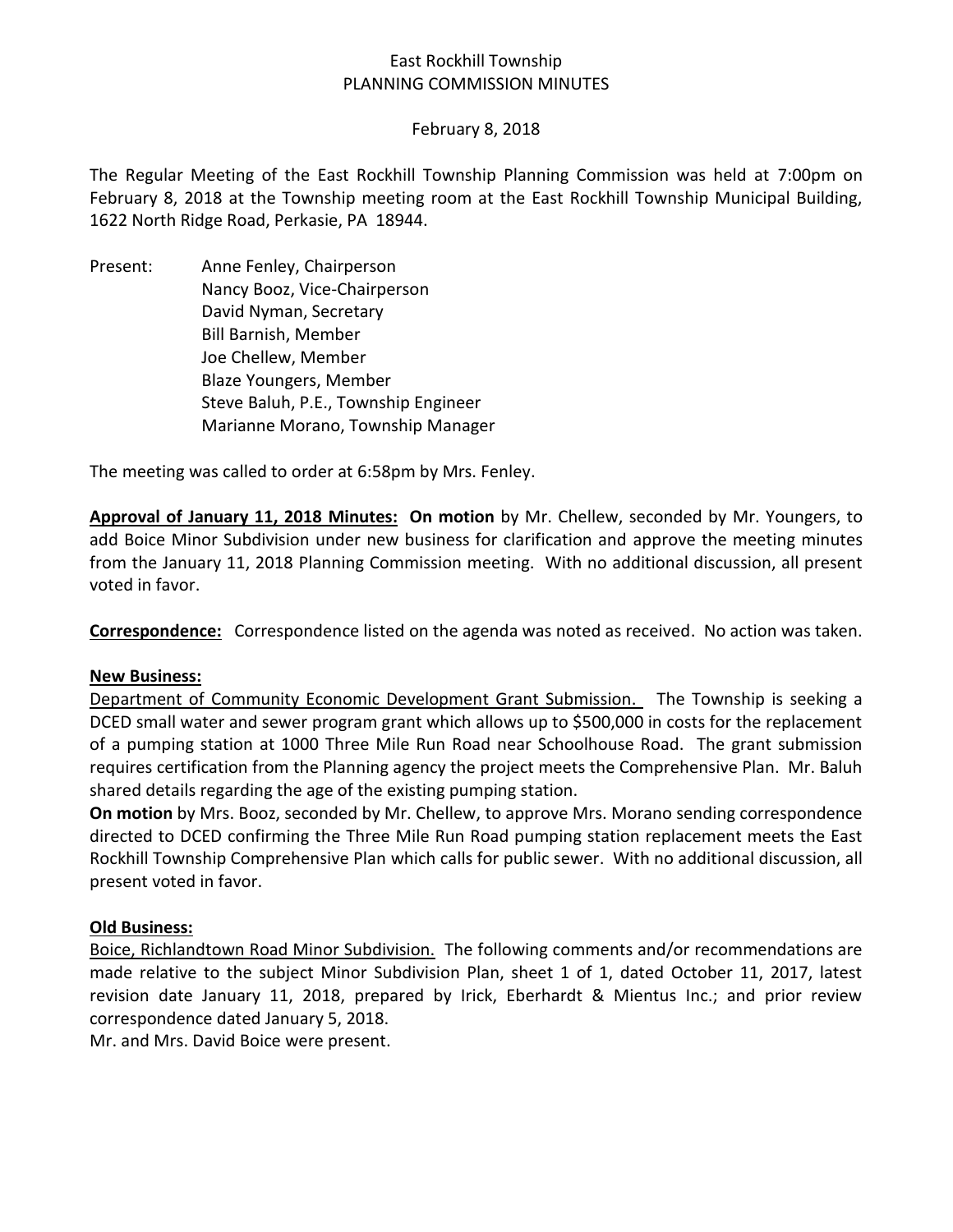1. Proposed driveway for Lot 2 has been relocated to the south end of the lot frontage, and now indicates that adequate sight distance is available with minor clearing/grading. (SLDO Section 22-511.A) Additionally, typical driveway entrance profile design (slope, culvert, etc.) should be included on the plan to verify compliance with requirements of Section 22-511 of the Subdivision Ordinance. Applicant is required to obtain driveway access permit approval

from the Township, as indicated in Note #20 on the plan.

- 2. Note has been included on the plan requesting waivers from Section 22-504.J, lot fronting on collector street; and Sections 22-505, 506, 512 & 513, street Improvements including cartway widening, drainage, curb and sidewalk. Waiver requests should be submitted in a separate correspondence in accordance with Section 22-308 of the Subdivision Ordinance. Based on existing conditions, this office recommends that hidden driveway signs (W11- 103) be installed and a contribution in lieu-of curb and sidewalk be paid to the Township. **The Public Works Director did not recommend improvements due to the road was recently paved, oil and chipped and had shoulder work.**
- 3. If construction on Lot 2 is not proposed at this time, Township may consider deferral of improvements subject to recording of a declaration of covenants and restrictions, executed between the applicant and Township in a manor satisfactory to the Township Solicitor to document improvements required to be addressed at the time of construction; including but not limited to driveway permit, driveway construction, erosion control and stormwater management. **Details will be deferred until time of building permit application.**
- 4. Applicant has advised that BCHD is requiring the existing sewage system to be replaced. If marginal soil conditions are identified on Lot 2, a tested and approved replacement sewage system location must be provided in accordance with Section 22-520.E of the Subdivision Ordinance.

Additionally, sewage facilities planning modules must be prepared for the subdivision and require approval by Bucks County Department of Health, East Rockhill Township, and PADEP. (SLDO Section 22-407 and 520)

- 5. Required right-of-way concrete monuments and property boundary iron pins should be installed and certified in writing by the responsible surveyor prior to plan recordation. (SLDO Section 22-522)
- 6. Recreation land is required to be dedicated to the Township in accordance with Section 22-525.C of the Subdivision Ordinance; unless a contribution in-lieu-of dedication is approved by the Township. The current fee schedule establishes the contribution at \$1,900.00 per dwelling unit.
- 7. The pond berm and existing stone wall on Lot 1 partially encroach within the required ultimate right-of-way (30 feet from centerline). The ultimate right-of-way line has been revised to be "stepped" around the pond berm and wall to eliminate the encroachment as previously requested. However, this office recommends that the dedicated right-of-way